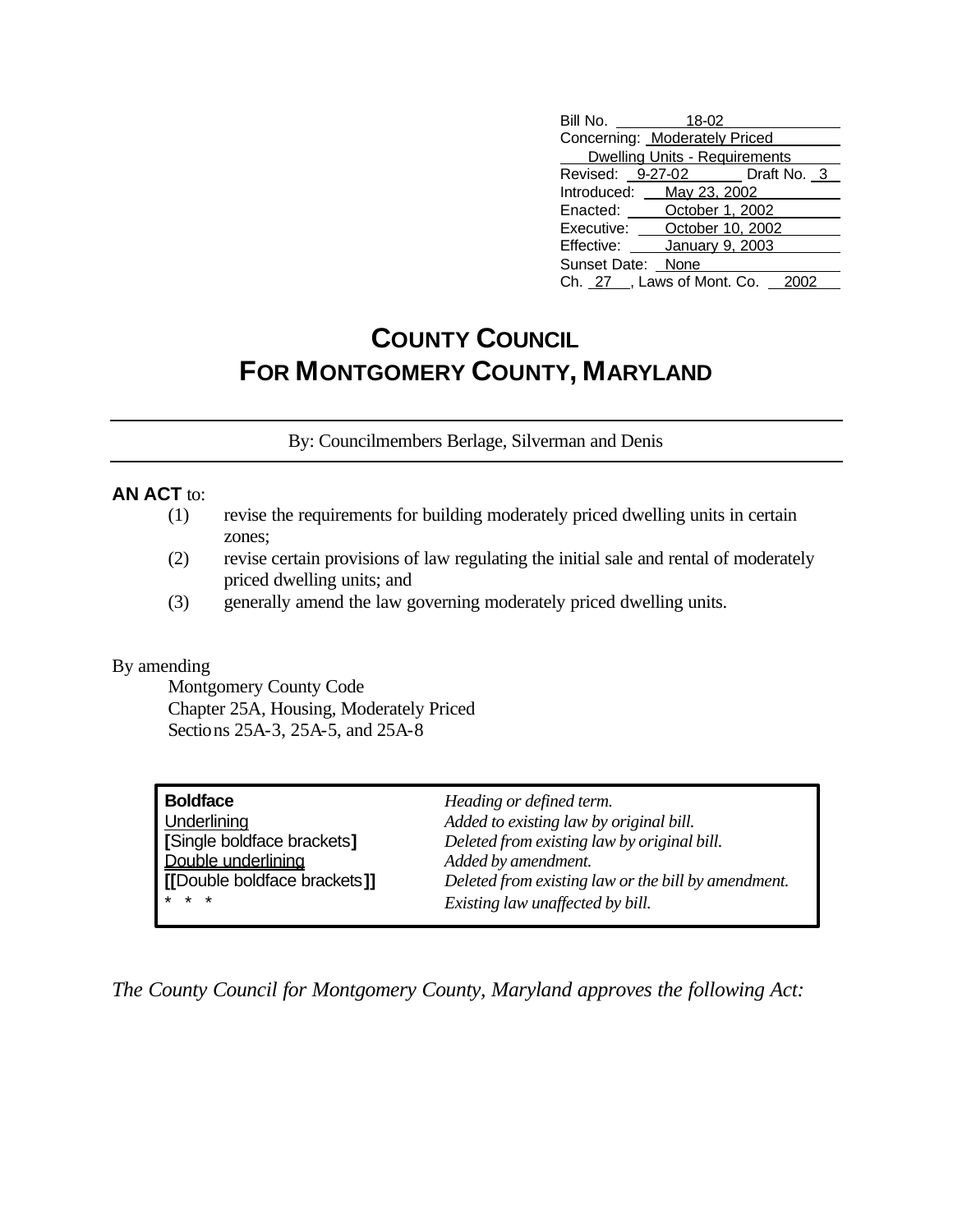# **Sec. 1. Sections 25A-3, 25A-5, and 25A-8 are amended as follows: 25A-3. Definitions.** The following words and phrases, as used in this Chapter, have the following meanings: (a) *Applicant* means any person, firm, partnership, association, joint venture, corporation, or any other entity or combination of entities, and any transferee of all or part of the land at one location**[**, who:**]**. **[**(1) Submits for approval or extension of approval a preliminary plan of subdivision under Chapter 50, which plan provides for the development of a total of 50 or more dwelling units at one 11 location in one or more subdivisions, parts of subdivisions, resubdivisions, or stages of development, regardless of whether any part of the land has been transferred to another party; or (2) Submits to the Planning Board or to the Director of Permitting Services a plan of housing development for any type of site review or development approval required by law, which plan includes construction or development of 50 or more dwelling units at one location; or (3) With respect to all land in zones not subject to subdivision approval or site plan review, applies for a building permit or permits under Chapter 8, which permit is or permits are for the construction of a total of 50 or more dwelling units at one location. In determining whether a development contains a total of 50 or more dwelling units for the purpose of applying this Chapter, all land at one location within the County available for building development under common ownership or control by an applicant, including land owned or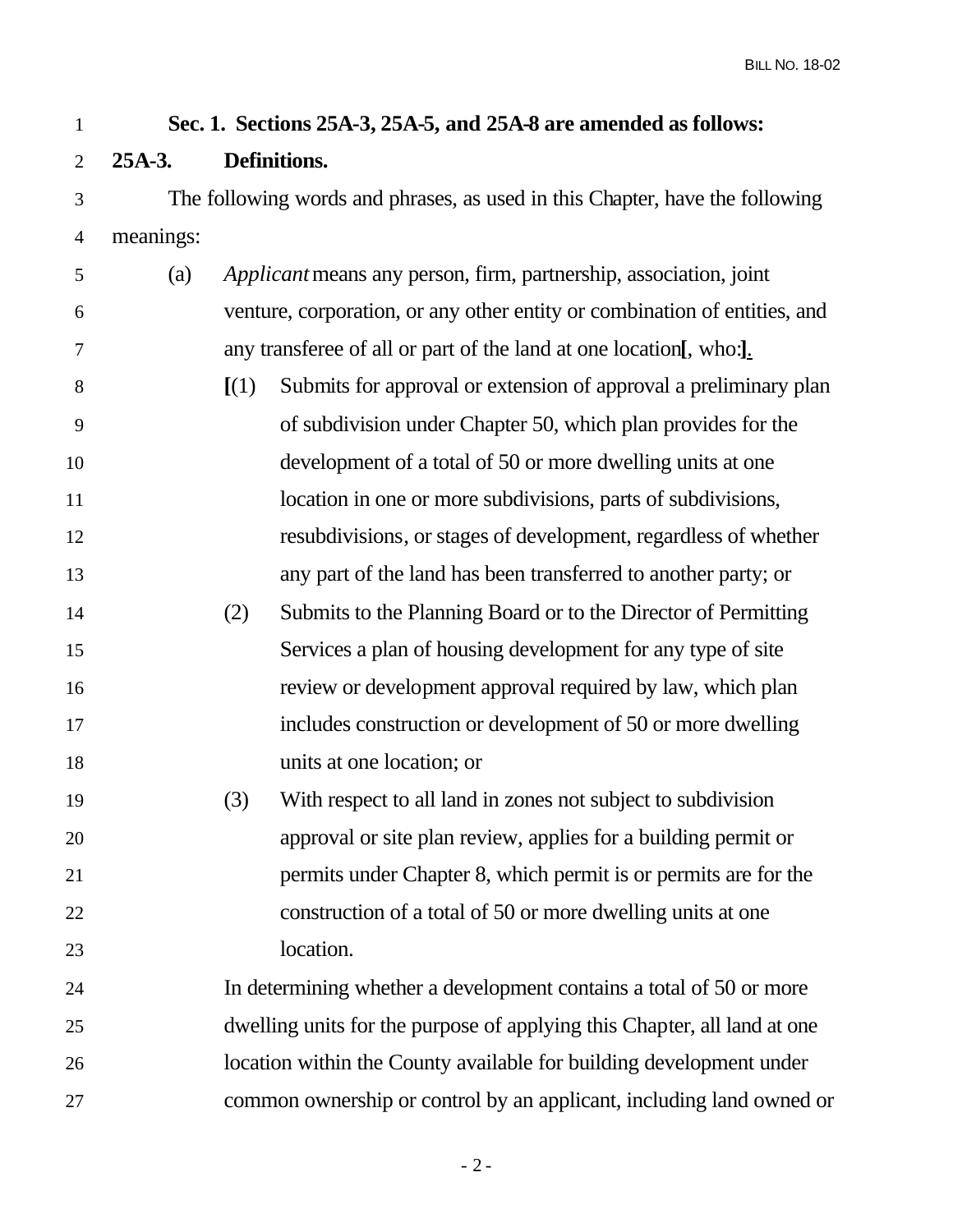| 28 |            |                                                                             | controlled by separate corporations in which any stockholder or family     |  |
|----|------------|-----------------------------------------------------------------------------|----------------------------------------------------------------------------|--|
| 29 |            |                                                                             | of the stockholder owns 10 percent or more of the stock, must be           |  |
| 30 |            |                                                                             | included. An applicant must not avoid this Chapter by submitting           |  |
| 31 |            |                                                                             | piecemeal applications or approval requests for subdivision plats, site or |  |
| 32 |            |                                                                             | development plans or building permits. Any applicant may submit a          |  |
| 33 |            |                                                                             | preliminary plan of subdivision for approval, site or development plans    |  |
| 34 |            |                                                                             | for approval, record plat or request for building permits for less than 50 |  |
| 35 |            |                                                                             | dwelling units at any time; but the applicant must agree in writing that   |  |
| 36 |            |                                                                             | upon the next such application or request the applicant will comply with   |  |
| 37 |            |                                                                             | this Chapter when the total number of dwelling units at one location has   |  |
| 38 |            | reached 50 or more. All applicants, with respect to land to which this      |                                                                            |  |
| 39 |            | Chapter applies, have local official approval to participate in the federal |                                                                            |  |
| 40 |            | rent supplement program.]                                                   |                                                                            |  |
|    |            |                                                                             | $\ast$<br>$\ast$<br>$\ast$                                                 |  |
| 41 |            |                                                                             |                                                                            |  |
| 42 | $25A-5.$   |                                                                             | Requirement to build MPDU's; agreements; alternatives.                     |  |
| 43 | <u>(a)</u> |                                                                             | The requirements of this Chapter to provide MPDU's apply to any            |  |
| 44 |            |                                                                             | applicant who:                                                             |  |
| 45 |            | <u>(1)</u>                                                                  | submits for approval or extension of approval a preliminary plan           |  |
| 46 |            |                                                                             | of subdivision under Chapter 50 which proposes the development             |  |
| 47 |            |                                                                             | <u>of a total of 35 or more dwelling units at one location in one or</u>   |  |
| 48 |            |                                                                             | more subdivisions, parts of subdivisions, resubdivisions, or stages        |  |
| 49 |            |                                                                             | of development, regardless of whether any part of the land has             |  |
| 50 |            |                                                                             | been transferred to another party;                                         |  |
| 51 |            | (2)                                                                         | submits to the Planning Board or to the Director of Permitting             |  |
| 52 |            |                                                                             | Services a plan of housing development for any type of site                |  |
| 53 |            |                                                                             | <u>review or development approval required by law, which proposes</u>      |  |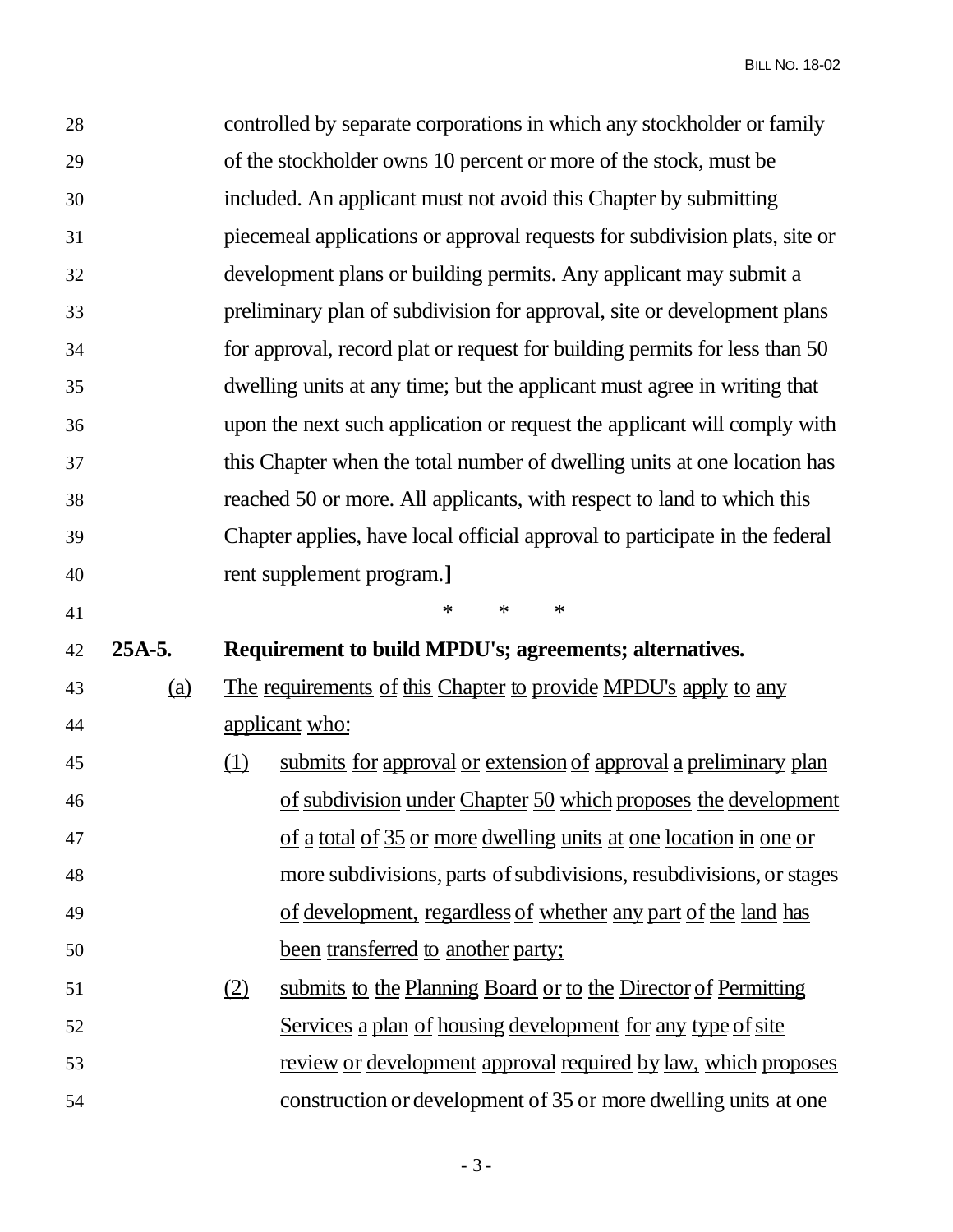location; or

| 56 | with respect to land in a zone not subject to subdivision approval<br>(3)         |
|----|-----------------------------------------------------------------------------------|
| 57 | or site plan review, applies for a building permit to construct a                 |
| 58 | <u>total of 35 or more dwelling units at one location.</u>                        |
| 59 | In calculating whether a development contains a total of 35 or more               |
| 60 | <u>dwelling units for the purposes of this Chapter, the development</u>           |
| 61 | includes all land at one location in the County available for building            |
| 62 | <u>development under common ownership or control by an applicant,</u>             |
| 63 | including land owned or controlled by separate corporations in which              |
| 64 | <u>any stockholder or family of the stockholder owns 10 percent or more</u>       |
| 65 | of the stock. An applicant must not avoid this Chapter by submitting              |
| 66 | <u>piecemeal applications or approval requests for subdivision plats, site or</u> |
| 67 | <u>development plans, or building permits. Any applicant may apply for a</u>      |
| 68 | preliminary plan of subdivision, site or development plan, record plat or         |
| 69 | <u>building permit for [[less]] fewer than 35 dwelling units at any time; but</u> |
| 70 | the applicant must agree in writing that the applicant will comply with           |
| 71 | this Chapter when the total number of dwelling units at one location              |
| 72 | <u>reaches</u> 35 or more.                                                        |
| 73 | $\ast$<br>$^{\ast}$<br>$\ast$<br>$[(a)]$ $(b)$                                    |
| 74 | $[(b)]$ (c) When the development at one location is in a zone where a density     |
| 75 | bonus is allowed, and                                                             |
| 76 | is covered by a plan of subdivision, [or]<br>(1)                                  |
| 77 | is covered by a plan of development or a site plan, or<br>(2)                     |
| 78 | requires a building permit to be issued for construction,<br>(3)                  |
| 79 | the required number of moderately priced dwelling units is a variable             |
| 80 | percentage that is not less than 12.5 percent of the total number of              |
| 81 | dwelling units at that location. The required number of MPDUs must                |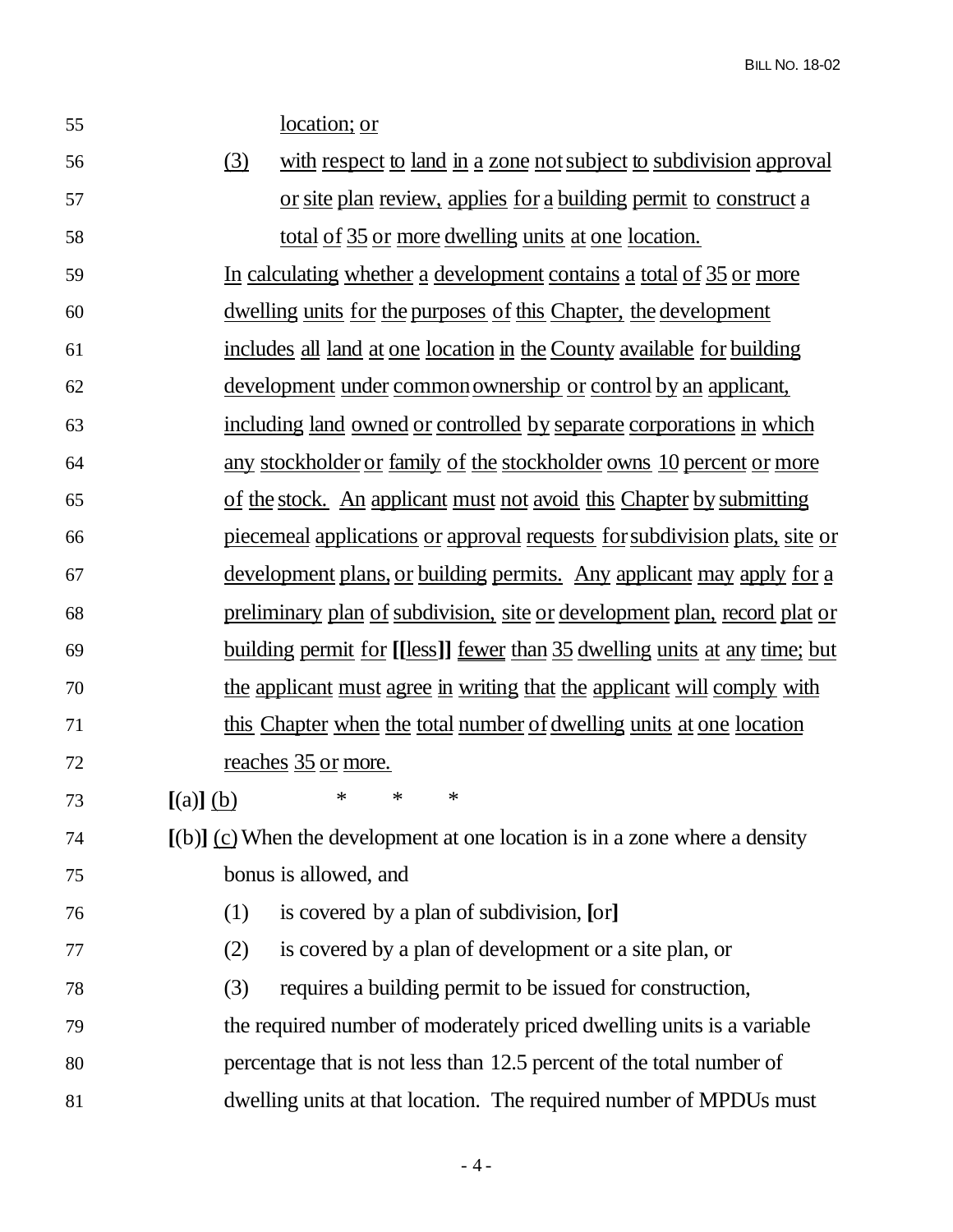| 82  |       |                                                                        |                                                                                          | vary according to the amount by which the approved development    |  |
|-----|-------|------------------------------------------------------------------------|------------------------------------------------------------------------------------------|-------------------------------------------------------------------|--|
| 83  |       | exceeds the normal or standard density for the zone in which it is     |                                                                                          |                                                                   |  |
| 84  |       | located. Chapter 59 permits bonus densities over the presumed base     |                                                                                          |                                                                   |  |
| 85  |       | density where MPDUs are provided. If the use of the optional MPDU      |                                                                                          |                                                                   |  |
| 86  |       | development standards does not result in an increase over the base     |                                                                                          |                                                                   |  |
| 87  |       | density, the Director must conclude that the base density could not be |                                                                                          |                                                                   |  |
| 88  |       | achieved under conventional development standards, in which case the   |                                                                                          |                                                                   |  |
| 89  |       | required number of MPDUs must not be less than 12.5 percent of the     |                                                                                          |                                                                   |  |
| 90  |       | total number of units in the subdivision. The amount of density bonus  |                                                                                          |                                                                   |  |
| 91  |       |                                                                        |                                                                                          | achieved in the approved development determines the percentage of |  |
| 92  |       |                                                                        |                                                                                          | total units that must be MPDUs, as follows:                       |  |
| 93  |       |                                                                        | $\ast$<br>$\ast$<br>$\ast$                                                               |                                                                   |  |
| 94  | [(c)] |                                                                        | Reserved.]                                                                               |                                                                   |  |
| 95  | (d)   |                                                                        | [Reserved.]                                                                              |                                                                   |  |
| 96  |       | (1)                                                                    | <u>Notwithstanding subsection (c), the requirements of this Chapter</u>                  |                                                                   |  |
| 97  |       |                                                                        | <u>do not apply to [[an applicant who proposes to build]] <math>\underline{a}</math></u> |                                                                   |  |
| 98  |       |                                                                        | <u>development with more than 34 but [[less]] fewer than 50 units at</u>                 |                                                                   |  |
| 99  |       | one location if the Planning Board, in reviewing a subdivision or      |                                                                                          |                                                                   |  |
| 100 |       | site plan submitted by the applicant and based on the lot size,        |                                                                                          |                                                                   |  |
| 101 |       | product type, and other elements of the plan as submitted, finds       |                                                                                          |                                                                   |  |
| 102 |       | that achieving a bonus density of 20 percent or more at that           |                                                                                          |                                                                   |  |
| 103 |       | <u>location:</u>                                                       |                                                                                          |                                                                   |  |
| 104 |       |                                                                        | $\Delta$                                                                                 | would not allow compliance with applicable                        |  |
| 105 |       |                                                                        |                                                                                          | environmental standards and other regulatory                      |  |
| 106 |       |                                                                        |                                                                                          | requirements, or                                                  |  |
| 107 |       |                                                                        | (B)                                                                                      | would significantly reduce neighborhood compatibility.            |  |
| 108 |       | If the Planning Board approves a density bonus of at least 20<br>(2)   |                                                                                          |                                                                   |  |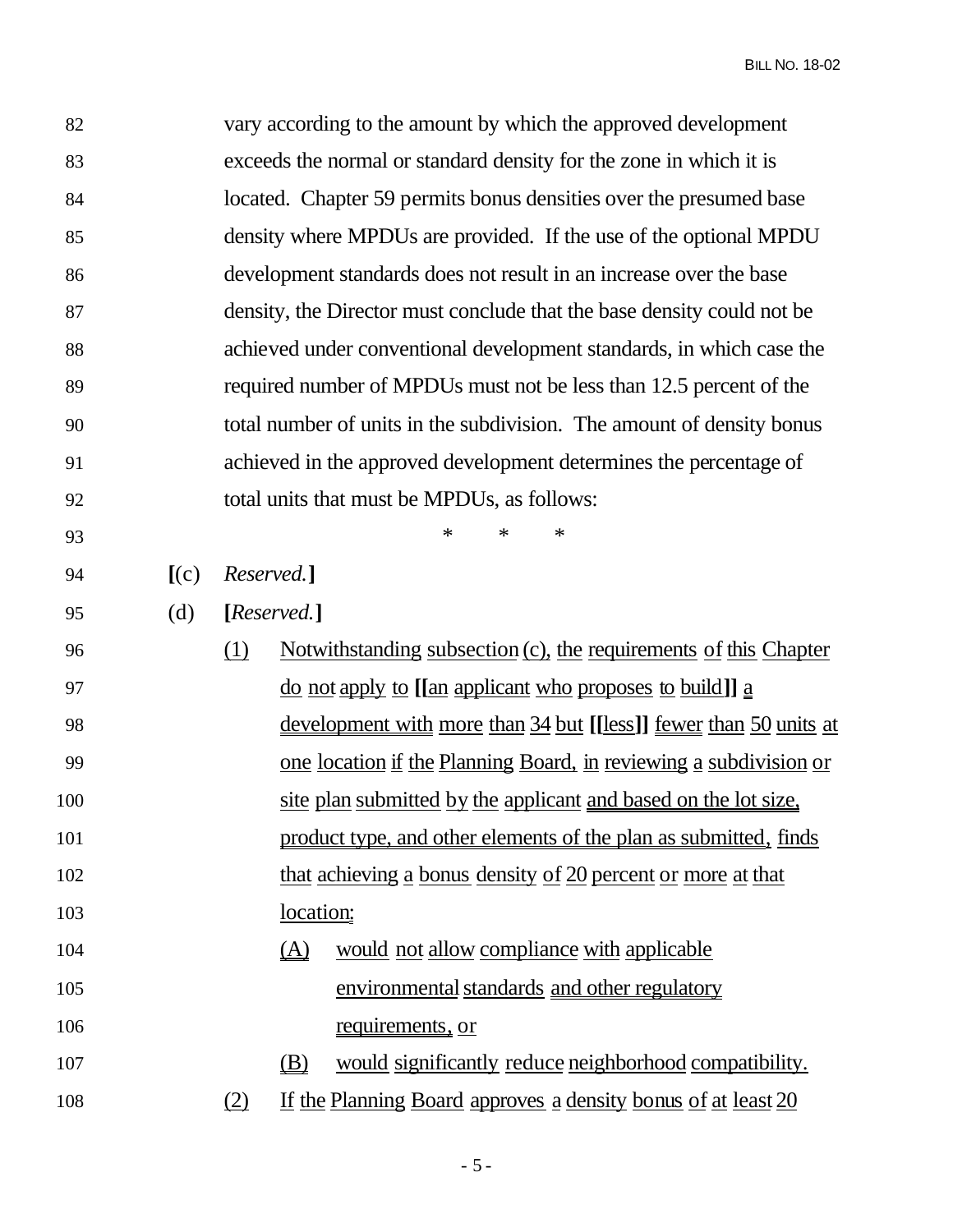| 109 |        |     |     | percent for a development which consists of more than 34 but         |
|-----|--------|-----|-----|----------------------------------------------------------------------|
| 110 |        |     |     | [[less]] <u>fewer</u> than 50 units at one location, the number of   |
| 111 |        |     |     | <u>MPDU's required must be governed by subsection (c) unless the</u> |
| 112 |        |     |     | <u>formula in subsection (c) would not allow the development to</u>  |
| 113 |        |     |     | <u>have one bonus market rate unit. In that case, the Board must</u> |
| 114 |        |     |     | reduce the required number of MPDU's by one unit and approve         |
| 115 |        |     |     | an additional market rate unit.                                      |
| 116 |        |     |     | $\ast$<br>$\ast$<br>∗                                                |
| 117 | 25A-8. |     |     | Sale or rental of moderately priced dwelling units.                  |
| 118 | (a)    |     |     | Sale or rental to general public.                                    |
| 119 |        |     |     | $\ast$<br>$\ast$<br>∗                                                |
| 120 |        | (6) |     | Moderately priced dwelling units, except those built, sold, or       |
| 121 |        |     |     | rented under a federal, state, or local program designated by        |
| 122 |        |     |     | regulation, must not be offered for rent by an applicant during the  |
| 123 |        |     |     | priority marketing period, except in proportion to the market rate   |
| 124 |        |     |     | rental units in that subdivision as follows:                         |
| 125 |        |     | (A) | In a subdivision containing only single-family dwellings,            |
| 126 |        |     |     | the proportion of rental MPDUs must not exceed the                   |
| 127 |        |     |     | proportion of market rate rental units to all market rate            |
| 128 |        |     |     | units.                                                               |
| 129 |        |     | (B) | In a subdivision containing both single-family and                   |
| 130 |        |     |     | multiple-family dwellings, the proportion of rental single-          |
| 131 |        |     |     | family MPDUs to all one-family MPDUs must not exceed                 |
| 132 |        |     |     | the proportion of market rate rental single-family units to          |
| 133 |        |     |     | all market rate single-family units; and the proportion of           |
| 134 |        |     |     | rental multiple-family MPDUs to all multiple-family                  |
| 135 |        |     |     | MPDUs must not exceed the proportion of market rate                  |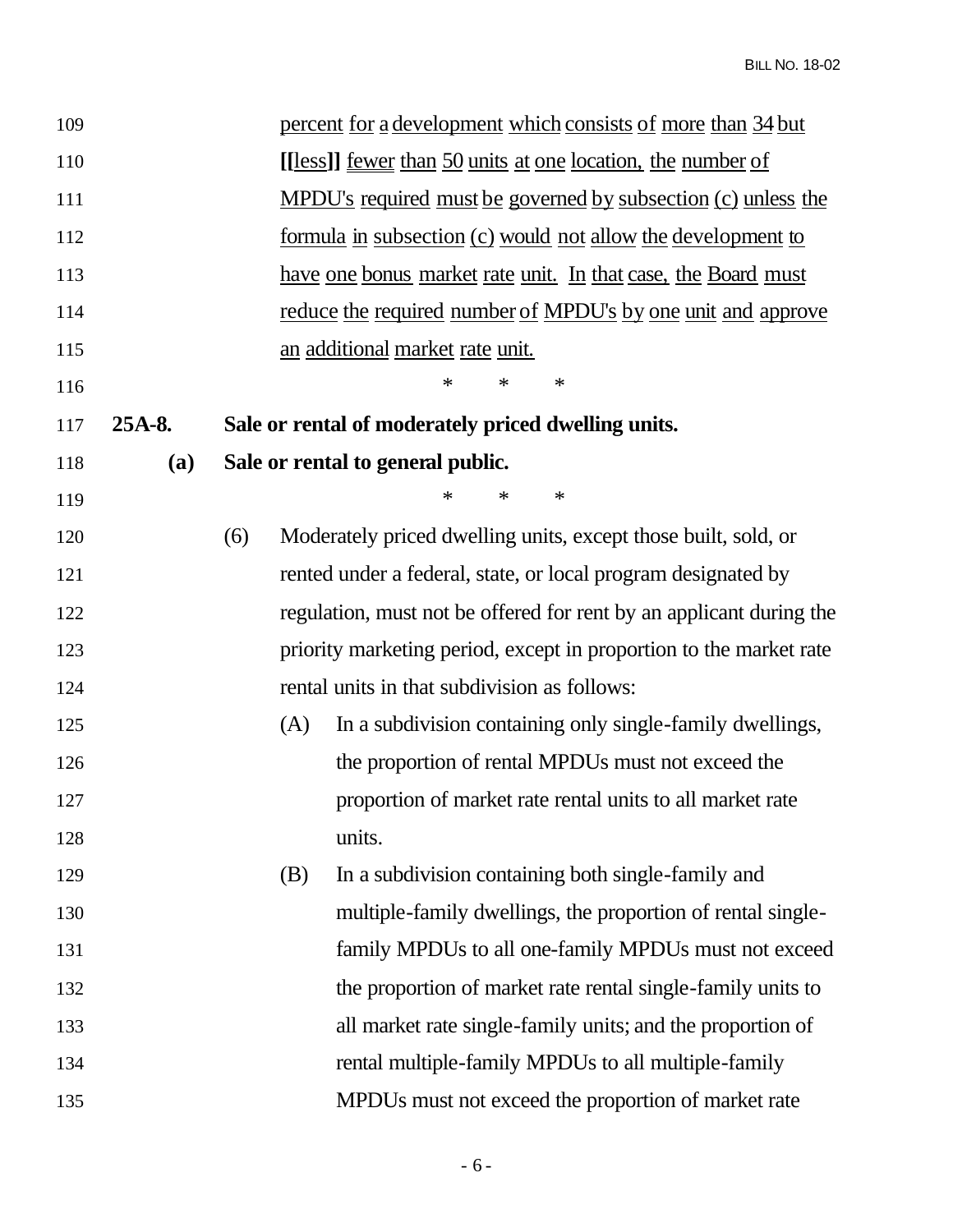| 136 |                                                                                          |                                                       | rental multiple-family units to all market rate multiple-                    |  |
|-----|------------------------------------------------------------------------------------------|-------------------------------------------------------|------------------------------------------------------------------------------|--|
| 137 |                                                                                          |                                                       | family units.                                                                |  |
| 138 | (C)                                                                                      | The Director may allow an applicant to offer a higher |                                                                              |  |
| 139 |                                                                                          | proportion of multiple-family MPDUs for rent in a     |                                                                              |  |
| 140 |                                                                                          |                                                       | subdivision if the Director find that:                                       |  |
| 141 |                                                                                          | $\Omega$                                              | offering more rental MPDUs in that subdivision                               |  |
| 142 |                                                                                          |                                                       | would advance the purposes of the County housing                             |  |
| 143 |                                                                                          |                                                       | policy and the objectives of any applicable land use                         |  |
| 144 |                                                                                          |                                                       | <u>plan, be consistent with local housing market</u>                         |  |
| 145 |                                                                                          |                                                       | conditions, and avoid excessive mandatory                                    |  |
| 146 |                                                                                          |                                                       | condominium or homeowners' association fees or                               |  |
| 147 |                                                                                          |                                                       | other costs that would reduce the affordability of                           |  |
| 148 |                                                                                          |                                                       | sale MPDUs; and                                                              |  |
| 149 |                                                                                          | $\overline{(\mathbf{ii})}$                            | the applicant is qualified to manage rental housing                          |  |
| 150 |                                                                                          |                                                       | and has submitted an effective management plan for                           |  |
| 151 |                                                                                          |                                                       | the rental units in that subdivision.                                        |  |
| 152 |                                                                                          |                                                       | $\ast$<br>$\ast$<br>$\ast$                                                   |  |
| 153 | Sec. 2. Applicability.                                                                   |                                                       |                                                                              |  |
| 154 |                                                                                          |                                                       | The requirements of Chapter 25A, as amended by Section 1 of this Act, do not |  |
| 155 | apply to any subdivision with more than 34 but fewer than 50 units at one location if    |                                                       |                                                                              |  |
| 156 | the applicant applied for a preliminary plan of subdivision before this Act took effect, |                                                       |                                                                              |  |
| 157 | unless the applicant agrees that the requirements of Chapter 25A as amended should       |                                                       |                                                                              |  |
| 158 | apply to that subdivision.                                                               |                                                       |                                                                              |  |
| 159 | Approved:                                                                                |                                                       |                                                                              |  |
| 160 | /S/                                                                                      |                                                       | October 3, 2002                                                              |  |

Steven A. Silverman, President, County Council Date